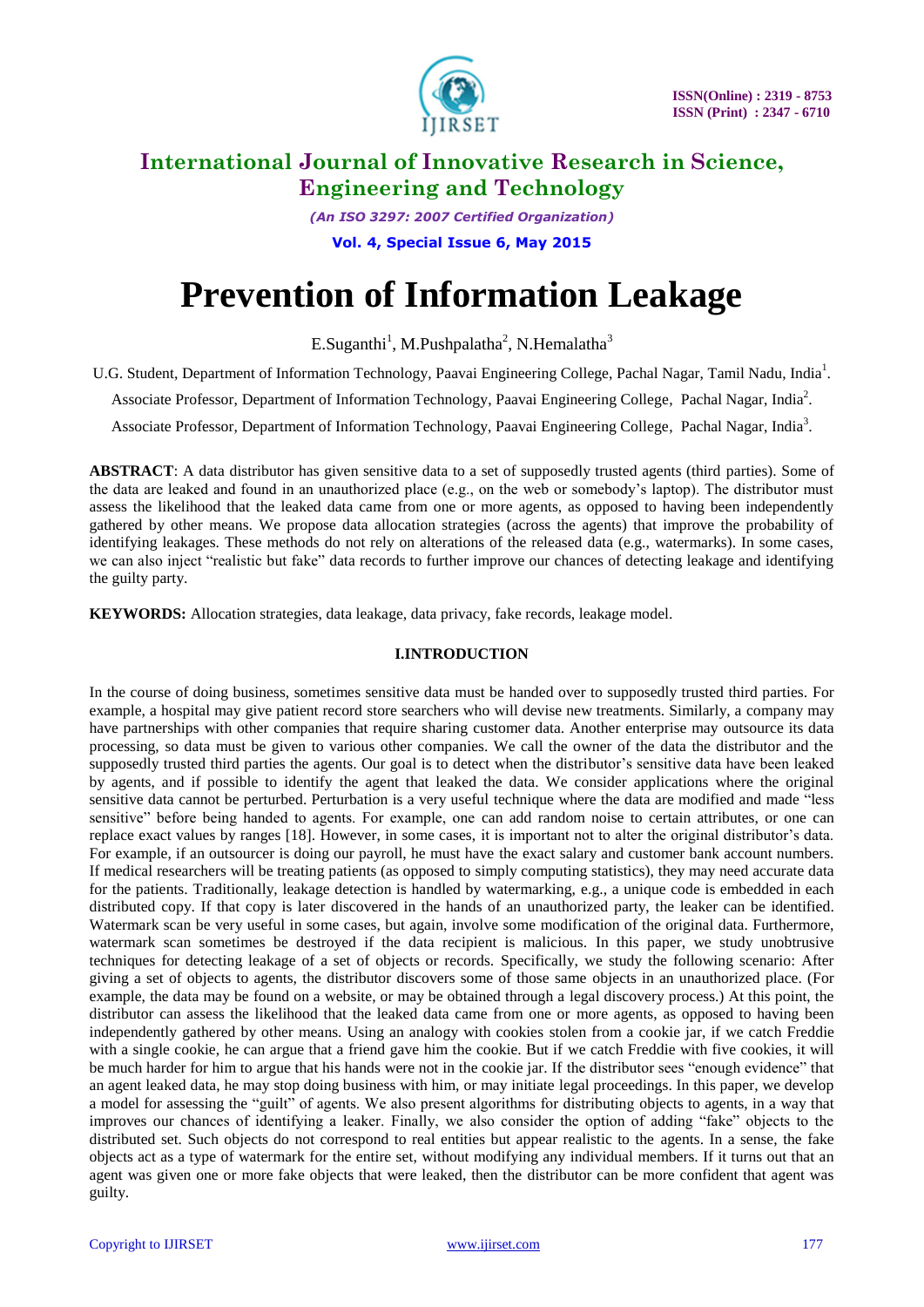

# *(An ISO 3297: 2007 Certified Organization)*

**Vol. 4, Special Issue 6, May 2015**

# **II. DATA LEAKAGE DETECTION**

Our goal is to detect when the distributor's sensitive data has been leaked by agents, and if possible to identify the agent that leaked the data. Perturbation is a very useful technique where the data is modified and made "less sensitive" before being handed to agents. We develop *unobtrusive* techniques for detecting leakage of a set of objects or records.In this section we develop a model for assessing the "guilt" of agents. We also present algorithms for distributing objects to agents, in a way that improves our chances of identifying a leaker. Finally, we also consider the option of adding "fake" objects to the distributed set. Such objects do not correspond to real entities but appear realistic to the agents. In a sense, the fake objects acts as a type of watermark for the entire set, without modifying any individual members. If it turns out an agent was given one or more fake objects that were leaked, then the distributor can be more confident that agent was guilty.



#### **Problem Setup and Notation**

A distributor owns a set  $T = \{t_{1,...,t_m}\}$  of valuable data objects. The distributor wants to share some of the objects with a set of agents  $U_1, U_2, \ldots, U_n$ , but does not wish the objects be leaked to other third parties. The objects in T could be of any type and size, e.g., they could be tuples in a relation, or relations in a database. An agent Ui receives a subset of objects, determined either by a sample request or an explicit request:

- 1. *Sample request*
- 2. *Explicit request*

#### **Guilt Model Analysis**

our model parameters interact and to check if the interactions match our intuition, in this section we study two simple scenarios as **Impact of Probability** p and **Impact of Overlap between** Ri **and** S. In each scenario we have a target that has obtained all the distributor's objects, i.e.,  $T = S$ .

#### **Algorithms**

#### **1.Evaluation of Explicit Data Request Algorithms**

In the first place, the goal of these experiments was to see whether fake objects in the distributed data sets yield significant improvement in our chances of detecting a guilty agent. In the second place, we wanted to evaluate our eoptimal algorithm relative to a random allocation.

#### **2. Evaluation of Sample Data Request Algorithms**

With sample data requests agents are not interested in particular objects. Hence, object sharing is not explicitly defined by their requests. The distributor is "forced" to allocate certain objects to multiple agents only if the number of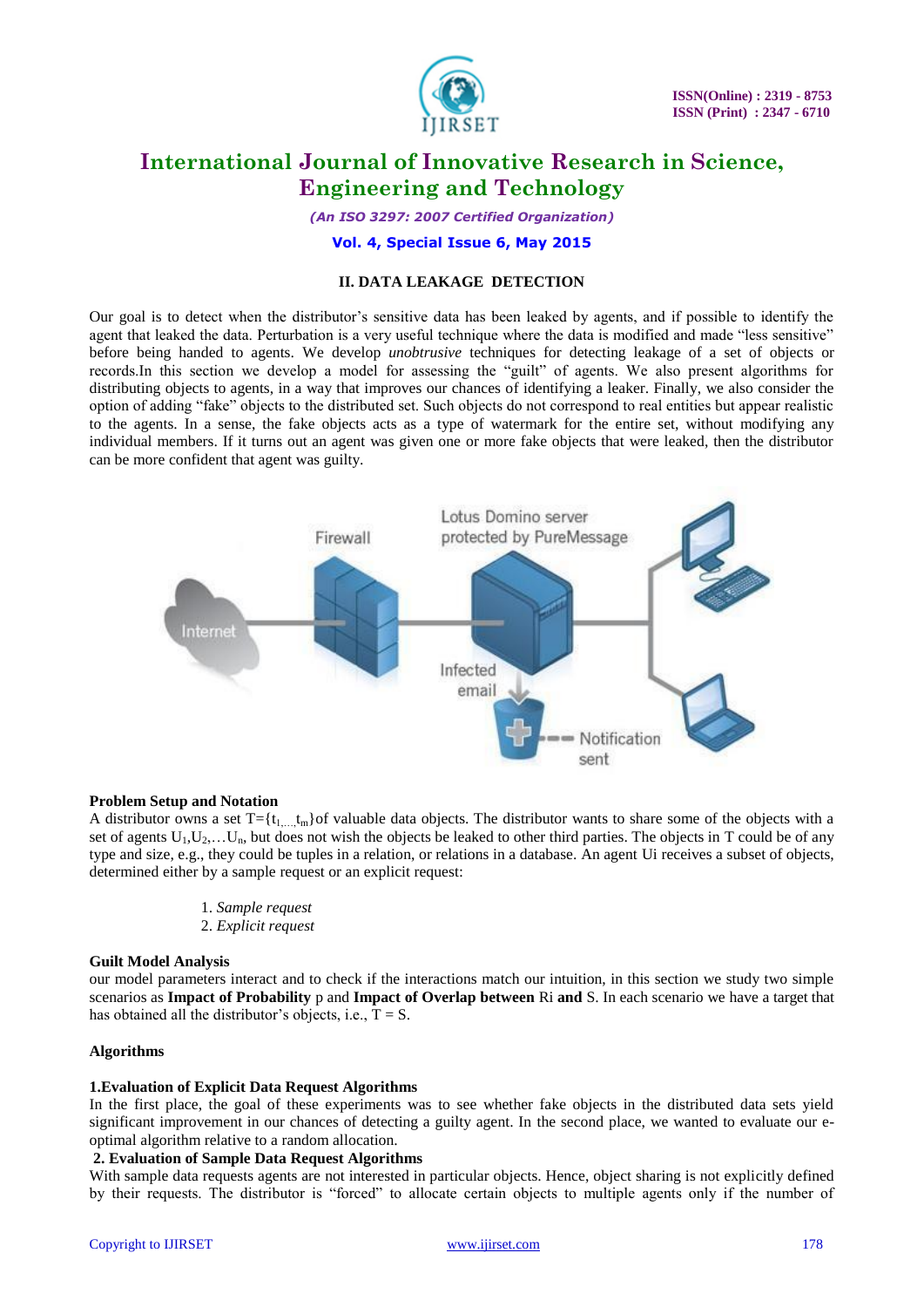

*(An ISO 3297: 2007 Certified Organization)*

### **Vol. 4, Special Issue 6, May 2015**

requested objects exceeds the number of objects in set T. The more data objects the agents request in total, the more recipients on average an object has; and the more objects are shared among different agents, the more difficult it is to detect a guilty agent.

### **PREVENTION OF INFORMATION LEAKAGE METHODS DATA ALLOCATION PROBLEM**

How can the distributor "intelligently" give data to agents in order to improve the chances of detecting a guilty agent? As illustrated in there are four instances of this problem we address, depending on the type of data requests made by agents and whether "fake objects" are allowed. The two types of requests we handle were defined in sample and explicit. Fake objects are objects generated by the distributor that are not in set T. The objects are designed to look like real objects, and are distributed to agents together with T objects, in order to increase the chances of detecting agents that leak data. That simplicity, we are assuming that in the E problem instances, all agents make explicit requests, while in the S instances, all agents make sample requests. Our results can be extended to handle mixed cases, with someexplicit and some sample requests. We provide here a small example to illustrate how mixed requests can be handled, but then do not elaborate further.

#### **FAKE OBJECTS**

The distributor may be able to add fake objects to the distributed data in order to improve his effectiveness in detecting guilty agents. However, fake objects may impact the correctness of what agents do, so they may not alwaysbe allowable. The idea of perturbing data to detect leakage is not new, e.g., [1]. However, in most cases, individual objects are perturbed, e.g., by adding random noise to sensitive salaries, or adding a watermark to an image. In our case,fake elements. In some applications, fake objects may cause fewer problems that perturbing real objects. For example, say that the distributed data objects are medical records and the agents are hospitals. In this case, even small modifications to the records of actual patients may be undesirable. However, the addition of some fake medical records may be acceptable, since no patient matches these records, and hence, no one will ever be treated based on fake records. Our use of fake objects is inspired by the use of "trace" records in mailing lists. In this case, company A sells to company B a mailing list to be used once (e.g., to send advertisements). Company A adds trace records that contain addresses owned by company A. Thus, each time company B uses the purchased mailing list, A receives copies of the mailing. These records are a type of fake objects that help identify improper use of data.The distributor creates and adds fake objects to the data that he distributes to agents. We let Fi \_ Ri be the subset of fake objects that agent Ui receives. As discussed below, fake objects must be created carefully so that agents cannot distinguish them from real objects. In many cases, the distributor may be limited in how many fake objects he can create. For example, objects may contain e-mail addresses, and each fake e-mail address may require the creation of an actual inbox (otherwise, the agent may discover that the object is fake). The inboxes can actually be monitored by the distributor: if e-mail is received from someone other than the agent who was given the address, it is evident that the address was leaked. Since creating and monitoring e-mail accounts consumes resources, the distributor may have a limit of fake objects. If there is a limit, we denote it by B fake objects. Similarly, the distributor may want to limit the number of fake objects received by each agent so as to not arouse suspicions and to not adversely impact the agents' activities. Thus, we say that the distributor can send up to bi fake objects to agent Ui.

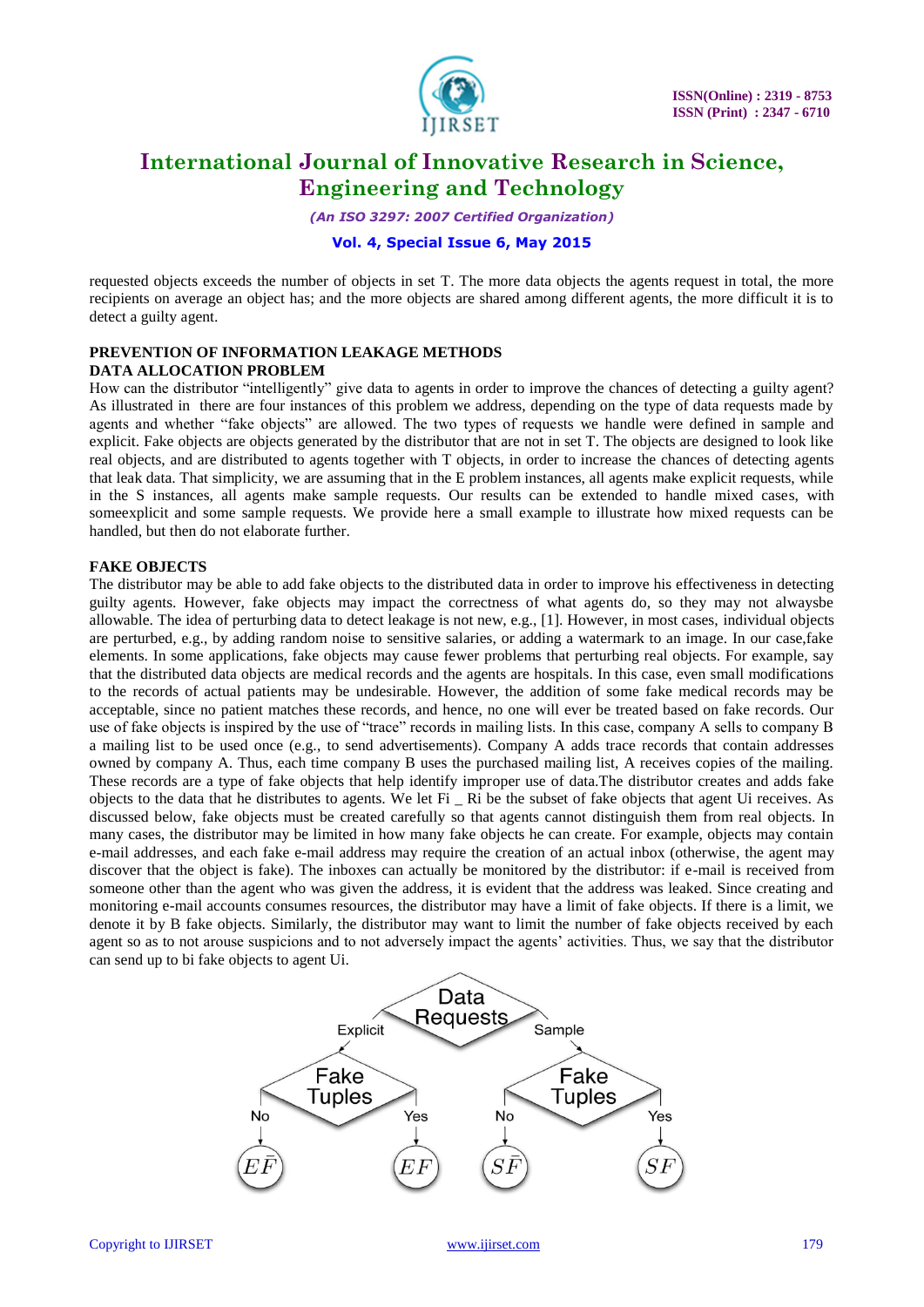

*(An ISO 3297: 2007 Certified Organization)*

### **Vol. 4, Special Issue 6, May 2015**

### **OPTIMIZATION PROBLEM**

The distributor's data allocation to agents has one constraint and one objective. The distributor's constraint is to satisfy agents' requests, by providing them with the number of objects they request or with all available objects that satisfytheir conditions. His objective is to be able to detect an agent who leaks any portion of his data.We consider the constraint as strict. The distributor may not deny serving an agent request as in and may not provide agents with different perturbed versions of the same objects as in . We consider fake object distribution as the only possible constraint relaxation. Our detection objective is ideal and intractable. Detection would be assured only if the distributor gave no data object to any agent (Mungamuru and Garcia-Molina discuss that to attain "perfect" privacy and security, we have to sacrifice utility). We use instead the following objective.

#### **DATA DISTRIBUTOR**

A data distributor has given sensitive data to a set of supposedly trusted agents (third parties). Some of the data is leaked and found in an unauthorized place (e.g., on the web or somebody's laptop). The distributor must assess the likelihood that the leaked data came from one or more agents, as opposed to having been independently gathered by other means.Admin can able to view the which file is leaking and fake user's details also procedures.

### **III. RESULTS OF INFORMATION LEAKAGE DETECTION**

With sample data requests, agents are not interested in particular objects. Hence, object sharing is not explicitlydefined by their requests. The distributor is "forced" to allocate certain objects to multiple agents only if the numberof requested objects Pn i¼1 mi exceeds the number of objects in set T. The more data objects the agents request in total, the more recipients, on average, an object has; and the more objects are shared among different agents, the more difficult it is to detect a guilty agent. Consequently, the parameter that primarily defines the difficulty of a problem with sample data requests is the ratio Pn.We call this ratio the load.

In our experimental scenarios, set T has 50 objects and we vary the load. There are two ways to vary this number: 1) assume that the number of agents is fixed and vary their sample sizes mi, and 2) vary the number of agents whorequest data. The latter choice captures how a real problem may evolve. The distributor may act to attract more or fewer agents for his data, but he does not have control upon agents' requests. Moreover, increasing the number of agents allows us also to increase arbitrarily the value of the load, while varying agents' requests poses an upper bound njTj. Our first scenario includes two agents with requests m1 and m2 that we chose uniformly at random from the interval  $6; \ldots; 15$ . For this scenario, we ran each of the algorithms s-random (baseline), s-overlap, s-sum, and s-max 10 different times, since they all include randomized steps. For each run of every algorithm, we calculated \_andmin\_and the average over the 10 runs. The secondscenario adds agent U3 with m3  $U/26$ ; 15 to the two agents of the first scenario. We repeated the 10 runs for each algorithm to allocate objects to three agents of the second scenario and calculated the two metrics values for each run. We continued adding agents and creating new scenarios to reach the number of 30 different scenarios. The last one had 31 agents. Note that we create a new scenario by adding an agent with a random request mi 15 instead of assuming mi ¼ 10 for the new agent. We did that to avoid studying scenarios with equal agent sample request sizes, where certain algorithms have particular properties,

e.g., s-overlap optimizes the sum-objective if requests are all the same size, but this does not hold in the general case.